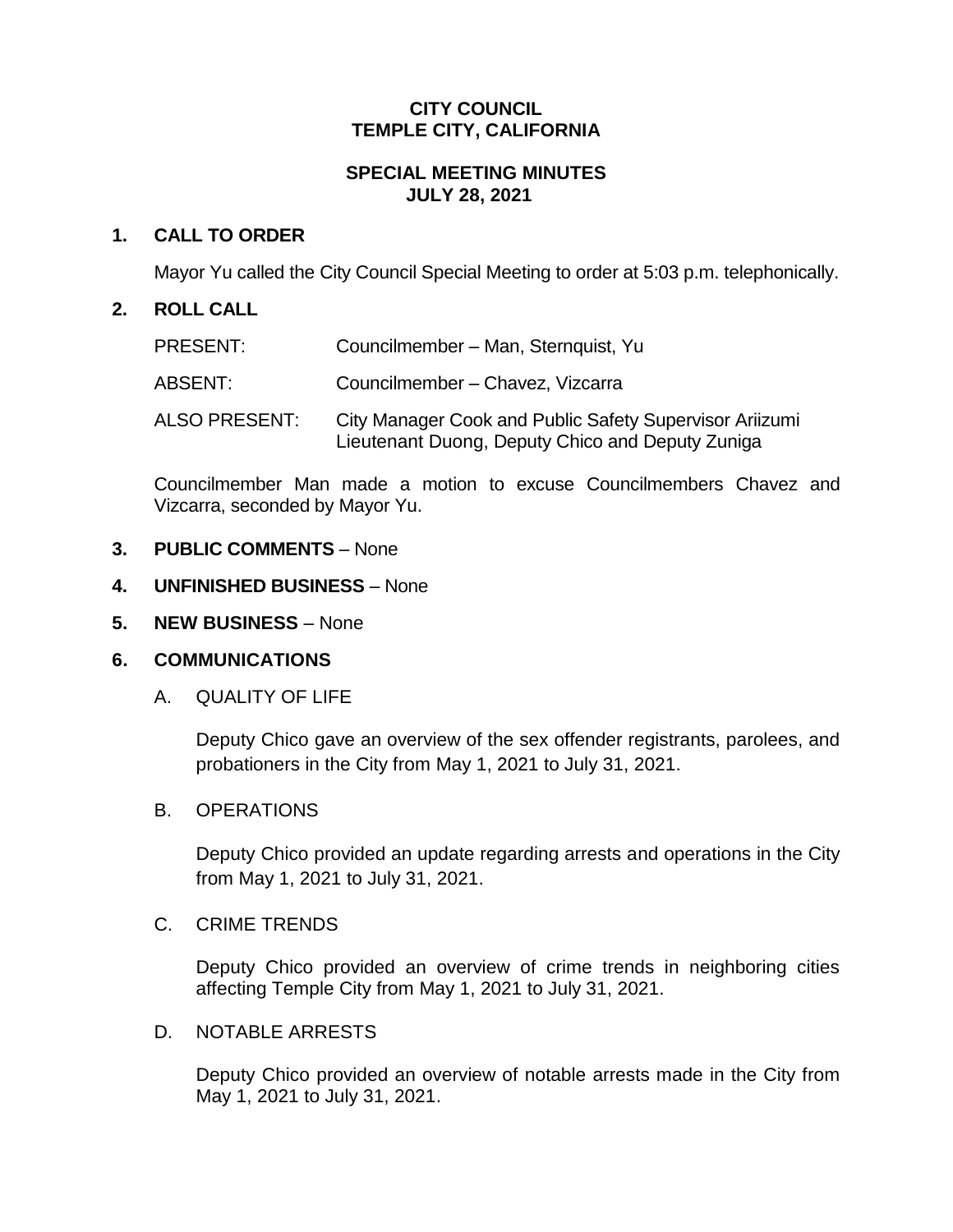#### E. TRAFFIC ISSUES

Deputy Chico provided an overview of traffic issues in the City from May 1, 2021 to July 31, 2021.

## F. CRIME AND TRAFFIC STATISTICS

Deputy Chico provided an overview of the crime and traffic statistics from May 1, 2021 to July 31, 2021.

## G. SPECIAL ASSIGNMENT TEAM ACTIVITIES

Deputy Chico provided an update on the special assignment team activities.

#### H. PUBLIC OUTREACH / EVENTS

Deputy Chico reported on the public outreach conducted by the special assignment team.

#### I. UPCOMING EVENTS FOR JUNE 2021

Deputy Chico announced upcoming meetings and events that will be conducted in the City.

## **7. PUBLIC COMMENTS**

Jerry Jambazian, business owner, asked questions regarding the overtime costs for the Fireworks Suppression Operation and recommended that the cost for the operation be passed onto the fireworks companies that provide stands in the City.

Mayor Pro Tem Sternquist asked staff to invite the Transportation and Public Safety Commissioners to the Law Enforcement Summary Meetings and also inquired if the amount of the fines collected is enough to offset the overtime cost for the Fireworks Suppression Operation.

Councilmember Man asked about fireworks operation in other cities.